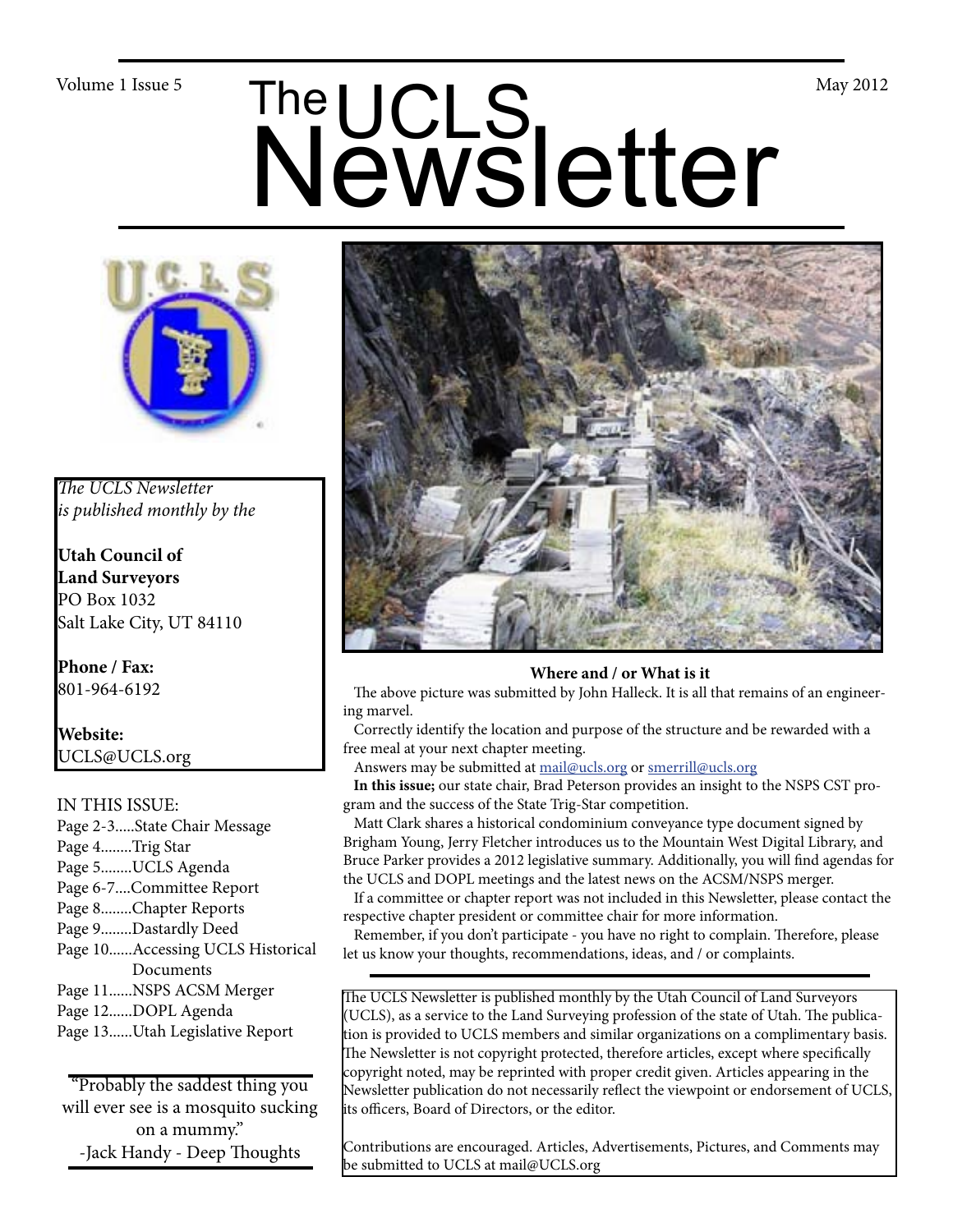# **Chair Report**

By: Brad T. Mortensen, PE, PLS

 Last week I attended the Geomatics Program Advisory Committee Meeting for the SLCC Geomatics program, and found out that the Walt Cunningham had just returned from a trip to Orlando Florida where he met with the NSPS CST Board for several days.

 The NSPS CST program is the Certified Survey Technician program and it is replacing NICET certification for surveying technicians in most of the country. Walt informed us at the meeting last week that the SLCC would be the first proctor centers in the nation of the CST program and that he would be appointed to the CST Board soon.

 The CST program was created to recognize the important contribution that technicians provide to the surveying and mapping profession; to provide credentials to technicians; to identify those technicians who have achieved specific technical competencies; and to provide a career ladder for technicians. In 2012 471 CST exams were administered and as of 12/31/2010 there are 1,619 active CSTs.



 The CST Program is recognized by the U.S. Department of Labor as a part of the National Apprenticeship Program. It is the registered state apprenticeship program in many areas of the nation by private industry or state profession societies. It is used as validation Exams by educational programs just prior to student's graduation. The Memoranda of Agreement with DANTES (Defense Activity for Non-Traditional Educational Support) allows members of the military to prepare for civilian certifications prior to leaving the service.

The following Public Entities in the United States are using or requiring CST Certification:

- • Virginia State Board of Registration FLS exam
- Washington Metro Area Transit Authority, Washington, DC
- City of Orlando, FL
- City of Virginia Beach, VA
- AZDOT, Phoenix, AZ
- Florida Surveying And Mapping Society, Tallahassee, FL
- Michigan Society of Professional Surveyors Survey Technician Council, Lansing, MI
- Texas Society of Professional Surveyors
- Department of Public Works, Las Vegas, NV
- New Hampshire Land Surveyors Association (pays 1/2 cost of exam if employer matches)
- City of Las Vegas, NV
- MNDOT, MN
- Snohomish County, WA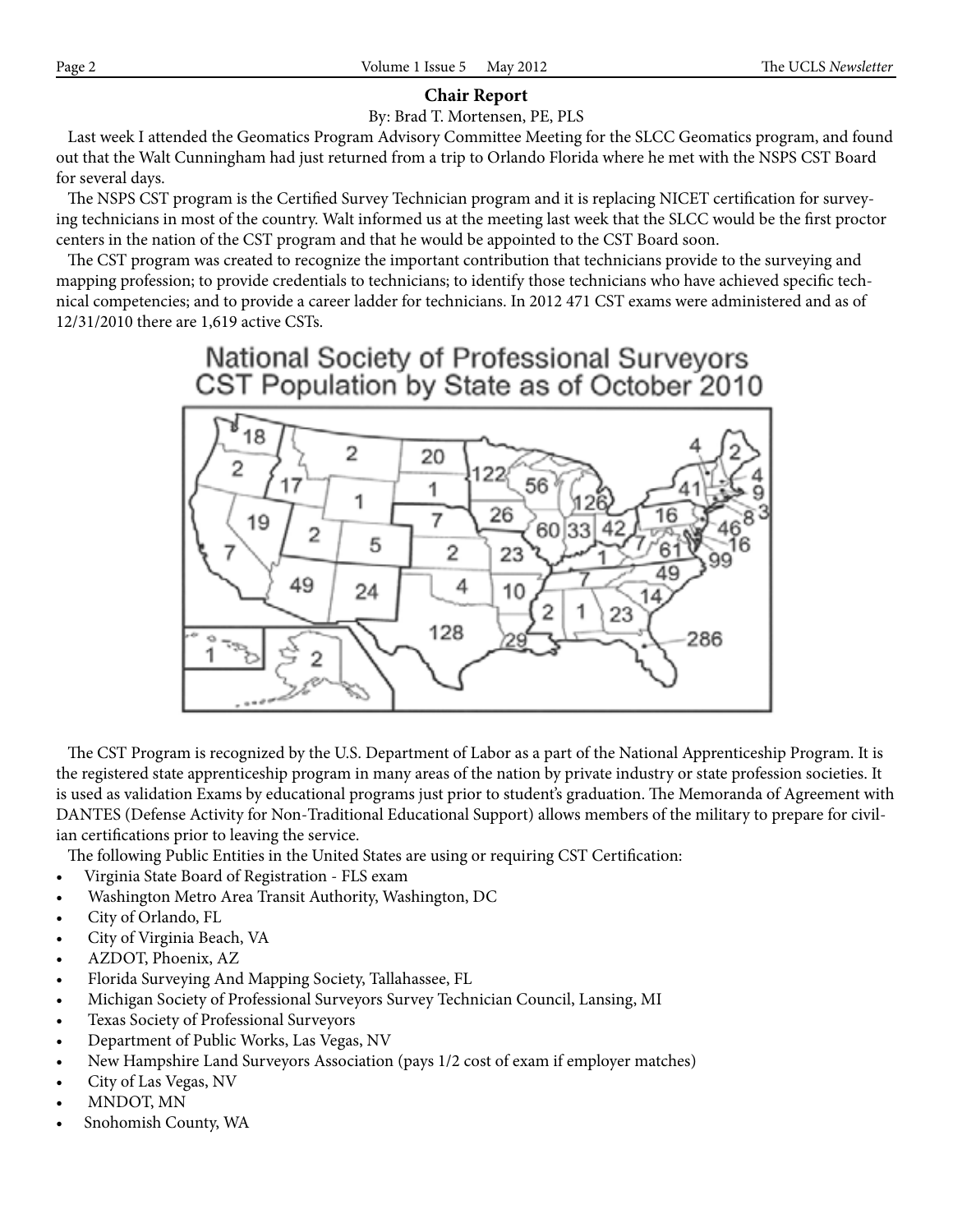# **Chair Report Continued**

The Following Private Entities in the United States are using the CST program:

- Dewberry, LLC, Fairfax, VA
- McKim & Creed, Wilmington, NC
- Woolpert, Arlington, VA
- Cherry Land Surveying, Nashville, TN
- E & A Consulting, Omaha, NE
- Miller Legg & Assoc., Pembroke Pines, FL
- Tri-State Engineering, Joplin, MO
- Clark Construction Company, Bethesda, MD
- Vincennes University, Vincennes, IN
- VIKA, Inc., Germantown, MD
- Christopher Consultants, ltd, Fairfax, VA
- Doucette Survey, Newmarket, NH
- Charles P. Johnson & Associates, Inc., Silver Spring, MD What benefits can the CST program provide for your Company?
- Sets a standard for your Technical staff
- Can be used as a hiring requirement
- Can be used as a marketing tool incorporated in your QA/QC Program
- Can be used as a marking tool "CST's On Duty"
- Can be used as a career ladder which creates a promotional tool within your firm or agency
- Can be used in conjunction with training
- Raises the bar and creates healthy competition
- Better qualified staff more production more profit you can pay your staff more you can attract better staff your job becomes easier
- Better qualified staff less mistakes reputation improves more business

 Is the CST program something you are interested in? In my opinion is should be; how do you train and prepare your technicians to perform the field work these days? This is a proven system used nation wide in which to measure the abilities of your technical staff.

For more information about the CST program contact:

# *Walter M. Cunningham, PLS*

# *Associate Professor*

*SLCC Geomatics Program*

## *PH: (801) 957-4176*

ucls.org

# *walt.cunningham@slcc.edu*

 Thanks for listening to my soap box speech. Don't miss the report on the Trig-Star program in this newsletter, and in the next few weeks we should have a date and place for the Convention in the spring.

The April Newsletter "Where is it" picture is a rock formation known as Balance Rock, located north of Helper Utah. The winners are: 1st Brad Marz, Aero-graphics 2nd Matt Peterson, ESI Engineering 3rd Chales Heaton, ESI Engineering The UCLS Publication Committee needs your help! We invite you to share charismatic photos of yourself and/or a coworker, panoramic images of Utah's scenic wonders, and pictures of survey related tools or equipment. These pictures and images may be anonymously emailed to Susan (smerrill@ucls.org) or mail@

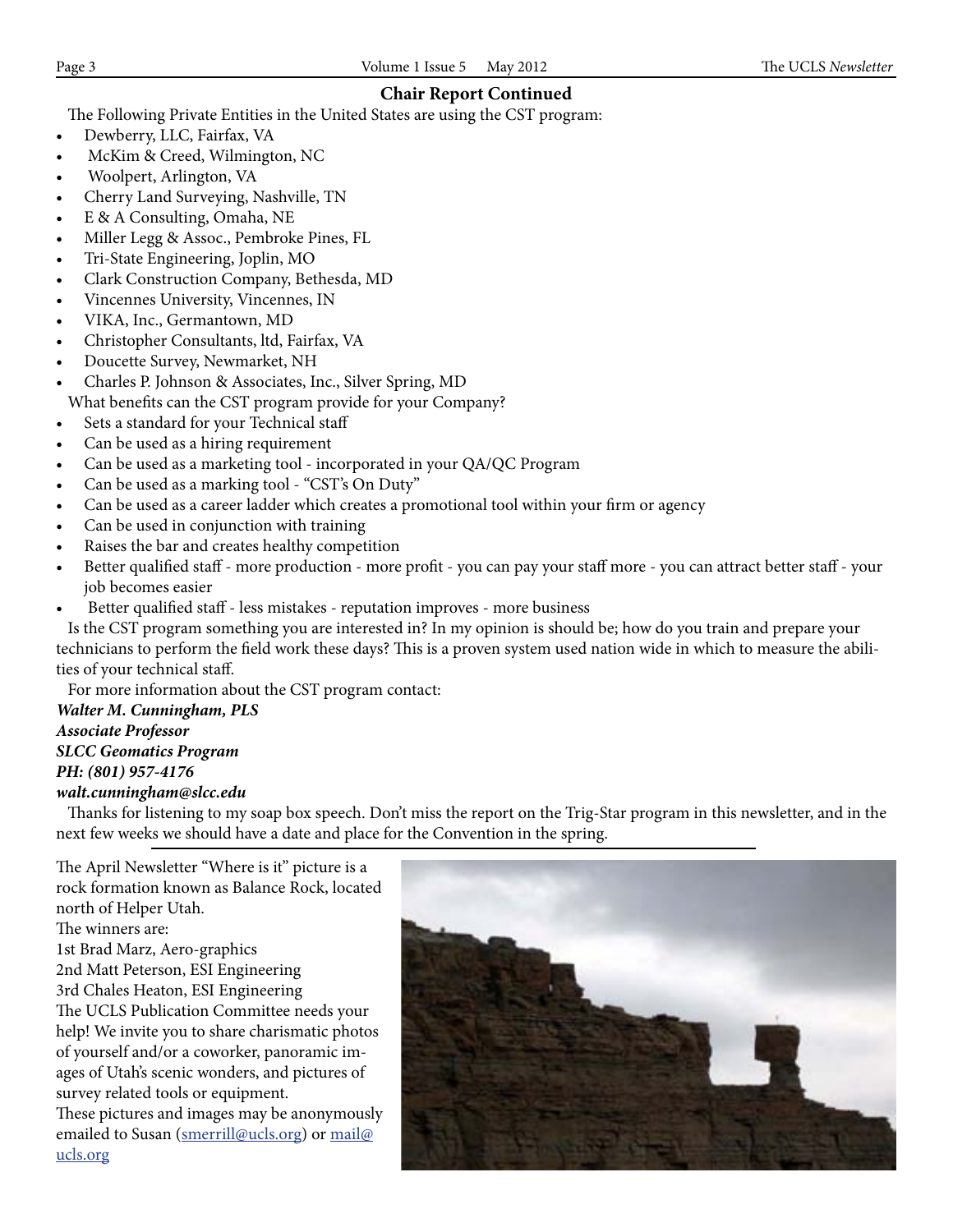**UTAH TRIG - STAR CONTEST RESULTS 2011-2012 By: Brad Peterson**



# **2011-2012 State Trig-Star Contest Results:**

 Again the surveyors and teachers in the state have increased their efforts and have successfully protored local contests in 10 schools throughout the state. A total of 109 students and 11 teachers have participated in the program. Thanks goes out to those sponsors that have done a great job relating our profession with the mastery of math in the high school environment.

 Below is a table showing the results of the State Contest. The top 3 students from each local contest are entered into the State contest. This year the Winners of the State Contest are: First Place - Brett Loertscher from Clearfield High School, Second Place - Joel Syphus from Dixie High School, and Third Place - Steven Free from Syracuse High School. This year the UCLS will award a combined total of \$4,400 to the local and state winners of the Trig-Star Contest.

| Place          | Student                 | Score | <b>Time</b> | School       | Sponsor                                       | <b>Teacher</b>                      |
|----------------|-------------------------|-------|-------------|--------------|-----------------------------------------------|-------------------------------------|
| $\mathbf{1}$   | <b>Brett Loertscher</b> | 82    | 0:34:34     | Clearfield   | <b>Brad Mortensen</b>                         | Ashley Martin                       |
| $\overline{c}$ | Joel Syphus             | 75    | 0:24:00     | Dixie        | SarahMendenhall<br>Clay Tolbert               |                                     |
| $\overline{3}$ | <b>Steven Free</b>      | 75    | 0:26:15     | Syracuse     | <b>Brad Mortensen</b><br><b>Jamie Bateman</b> |                                     |
| $\overline{4}$ | Supraj Praltash         | 75    | 0:38:10     | Clearfield   | <b>Brad Mortensen</b><br>Ashley Martin        |                                     |
| 5              | Greg Hoffmann           | 75    | 0:40:49     | Syracuse     | <b>Brad Mortensen</b>                         | Jamie Bateman                       |
| 6              | Mark Cook               | 75    | 0:45:50     | Rich         | Glen Smith<br>Surveyor Sherbel                |                                     |
| 7              | Tyler Kipper            | 75    | 0:57:48     | Morgan       | <b>Trent Williams</b><br>Heidi Valdez         |                                     |
| 8              | Matt Richards           | 75    | 0:58:39     | Desert Hills | <b>Bob Hermandson</b>                         | Dow Christenson                     |
| 9              | Kazdeu Jolley           | 75    | 0:59:35     | Hurricane    | Arthur LeBaron                                | Kenneth Cahoon & Shelly Kidd-Thomas |
| 10             | <b>Tyler Bowles</b>     | 75    | 1:00:00     | Syracuse     | <b>Brad Mortensen</b>                         | <b>Jamie Bateman</b>                |
| 11             | Brinli Milewski         | 75    | 1:00:00     | Dixie        | Clay Tolbert                                  | Sarah Mendenhall                    |
| 12             | Leesha Porter           | 75    | 1:00:00     | Northridge   | <b>Dallas Buttars</b>                         | Wayne Sumner                        |
| 13             | Christian Wiscombe      | 70    | 0:57:14     | Morgan       | <b>Trent Williams</b>                         | Heidi Valdez                        |
| 14             | Callie Dearden          | 70    | 1:00:00     | EskDale      | <b>Bill Dearden</b>                           | Teresa Conrad                       |
| 15             | Kami May                | 69    | 0:33:50     | Rich         | Surveyor Sherbel                              | Glen Smith                          |
| 16             | Jared Cahoon            | 69    | 0:44:30     | Hurricane    | Arthur LeBaron                                | Kenneth Cahoon & Shelly Kidd-Thomas |
| 17             | Veronica Jacobs         | 65    | 0:24:54     | Clearfield   | <b>Brad Mortensen</b>                         | Ashley Martin                       |
| 18             | Amber Clark             | 65    | 0:33:10     | Rich         | Surveyor Sherbel                              | Glen Smith                          |
| 19             | Sarai Patterson         | 65    | 1:00:00     | Desert Hills | Bob hermandson                                | Dow Christenson                     |
| 20             | Cierra Stratton         | 60    | 0:43:51     | Hurricane    | Arthur LeBaron                                | Kenneth Cahoon & Shelly Kidd-Thomas |
| $21\,$         | Jeff Glauser            | 57    | 00:58:12    | Dixie        | Clay Tolbert                                  | Sarah Mendenhall                    |
| 22             | Jolynn Jones            | 55    | 0:49:40     | Northridge   | <b>Dallas Buttars</b>                         | Wayne Sumner                        |
| 23             | Zachary Childs          | 55    | 1:00:00     | EskDale      | <b>Bill Dearden</b>                           | Teresa Conrad                       |
| 24             | Alyssa Walton           | 46    | 0:32:50     | Northridge   | <b>Dallas Buttars</b>                         | Wayne Sumner                        |
| 25             | Seanna Thornton         | 45    | 0:47:20     | Morgan       | <b>Trent Williams</b>                         | Heidi Valdez                        |
| 26             | Matthew Oftedahl        | 45    | 0:49:25     | Cedar        | Shad Hall                                     | Vicki Heaton                        |
| 27             | David Huang             | 45    | 0:59:01     | Cedar        | Shad Hall                                     | Vicki Heaton                        |
| 28             | Rakael Hinton           | 45    | 0:59:17     | Desert Hills | <b>Bob Hermandson</b>                         | Dow Christenson                     |
| 29             | Mark Hayward            | 44    | 1:00:00     | EskDale      | <b>Bill Dearden</b>                           | Teresa Conrad                       |
| 30             | Stephen Solomon         | 39    | 1:00:00     | Cedar        | Shad Hall                                     | Vicki Heaton                        |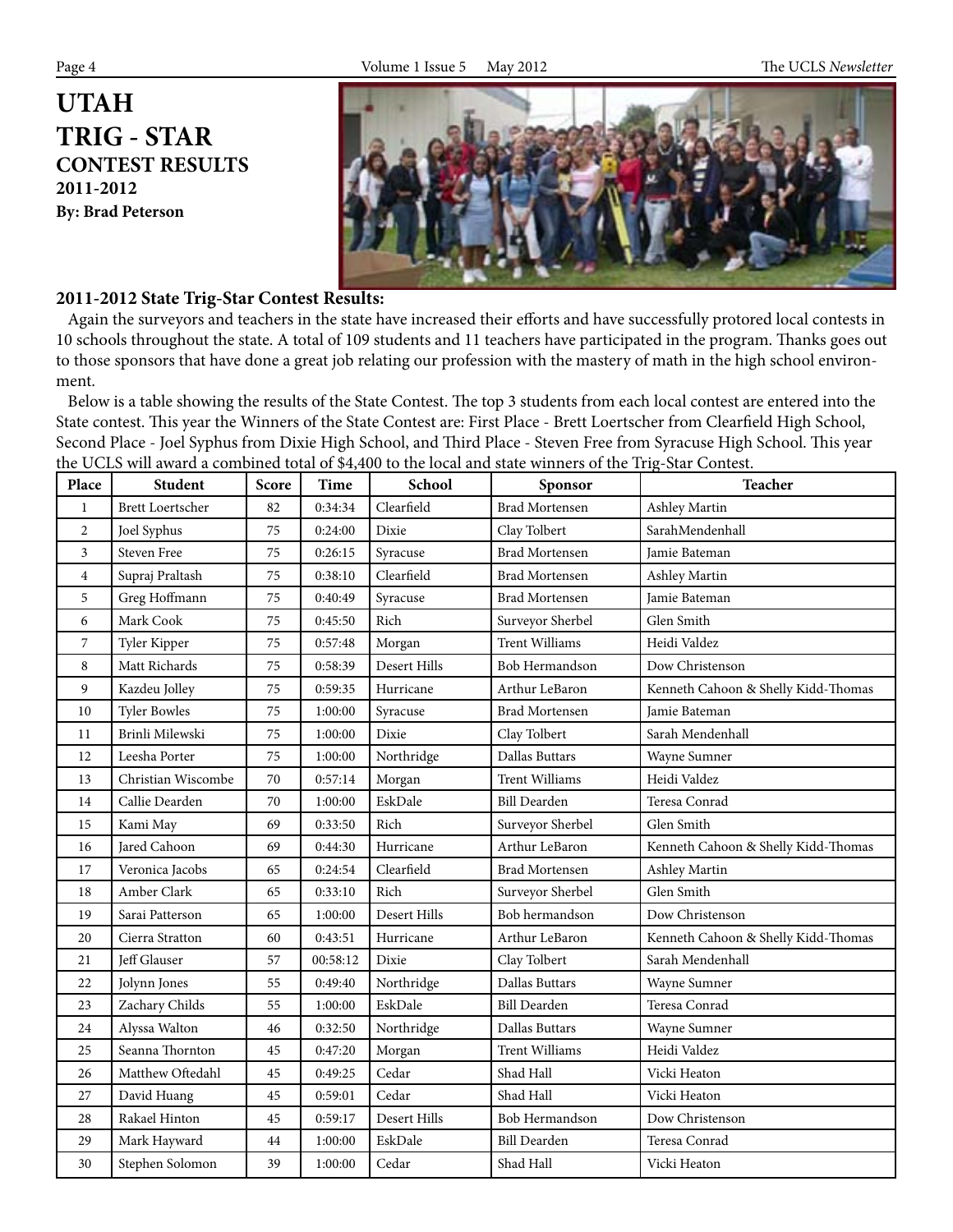# **UCLS Board Meeting Agenda May 12, 2012 9:00 A.M. Utah County Public Works Building 2855 South State Street Provo, Utah (Breakfast Included)**

- I) Welcome & Call to Order Brad Mortensen
- II) Roll Call
- III) Additions to Agenda
- IV) Approval of Minutes
- V) Secretary Report
	- a) Budget review
		- b) Committee budgets to be submitted
- VI) Old Business
	- a) Change to bylaws for lifetime achievement award Nov 2011
- VII) Follow Up Items
	- a) UCLS letter of support to for Rhode Island's proposal to remove "engineering surveys" from the NCEES Model Law
- VIII) New Items
	- a) NSPS 100% State Membership Discussion Item
	- b) John Rector from Operating Engineers Local 3 Discussion Item
- IX) Committee Reports
	- a) Membership
	- b) Public Relations
	- c) Legislation
		- i) Discussion of SB 174
		- ii) 4-Year Degree Bill
		- iii) Planning Related Bill Summary
		- iv) Proof of Beneficial Use Reports issue
	- d) Education
	- e) Publication
	- f) Workshop & Convention
		- i) Fall Forum (September 7, 2012)
		- ii) Date, Plan and Schedule for 2013 Conference
	- g) Standards and Ethics
	- h) Testing
	- i) Historical
	- j) Construction Surveying
- X) Chapter Reports
	- a) Book Cliffs
	- b) Color Country
	- c) Golden Spike
	- d) Salt Lake
	- e) Timpanogos
- XI) NSPS Report
- XII) WestFed Report
- XIII) UCS Report
- XIV) Adjourn

## **Note: As always, the final minutes to this meeting may be found on the UCLS Website**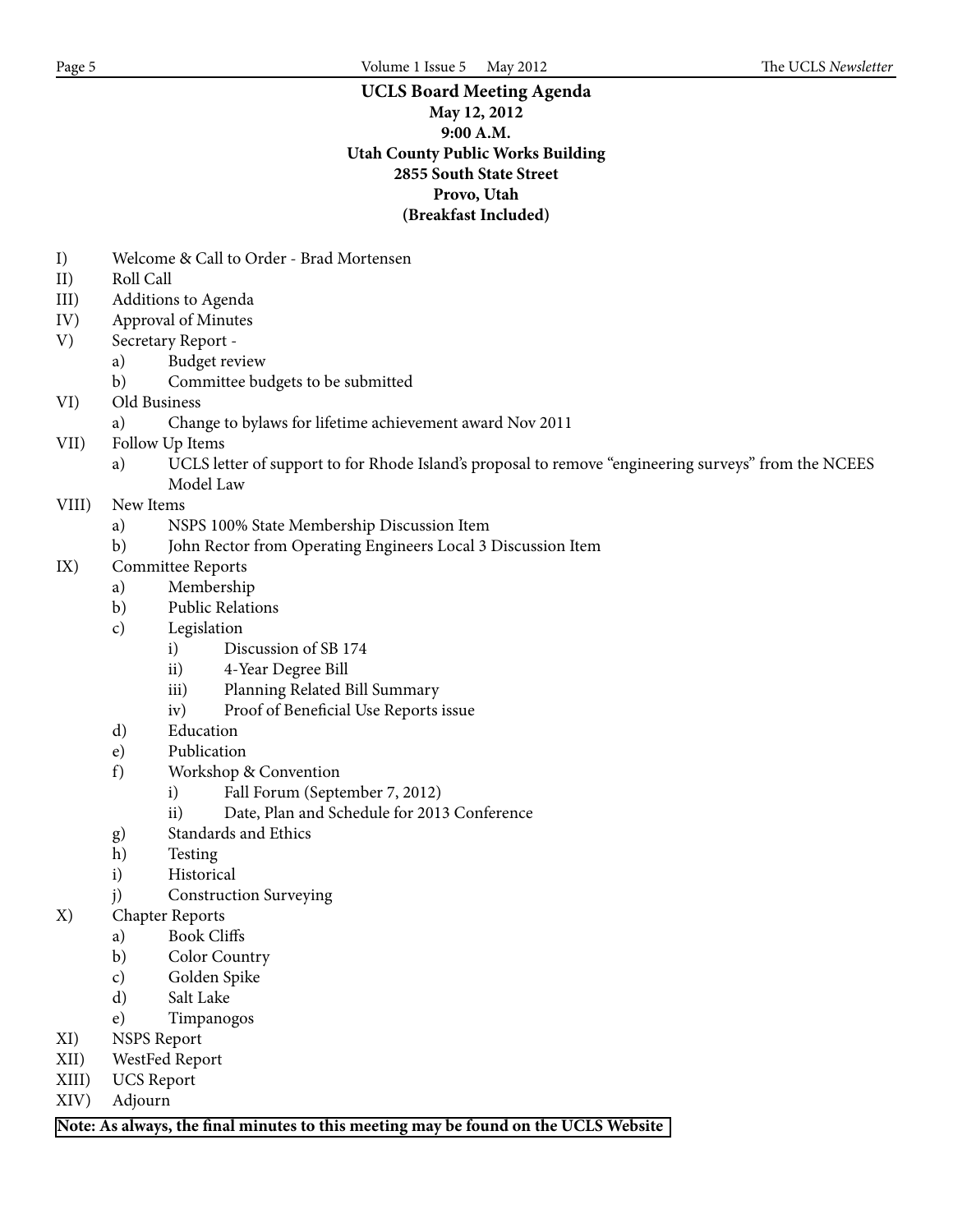# **UCLS Committee Reports**

**Legislative Committee**

By: Dale Robinson

# April 25th, 2012

 The Legislative Committee continues to meet on the 2nd Wednesday of the month. Our next meeting is May 9th. Here is what we are working on:

We are finishing a "white paper" that clarifies 17-23-17. Our goal is to build consensus among surveyors of the minimum statutory requirements and clarify those requirements that are suffering from various interpretations. We have explored the intent of the law and identified the common practice by the professional surveyor. We have paid special attention to the surveyor ability to apply their professional discretion. We will be submitting our final product for adoption by the UCLS and the County Surveyors this summer.

 We will pursue legislation for the decriminalization of trespass by surveyors while accessing section corners required for surveys. 76-6-206.3 enacted in 2009 states that *"a person is guilty of a class B misdemeanor criminal offense of criminal trespass, if without authorization or right under state law, the person enters or remains on land which notice prohibiting entry is given by personal communication, fencing, or posted signs or markers."* Our goal is a right-of-entry exception.

 We will outline the creation and operating policies for a Political Action Committee to advance the interests of the UCLS.

 The Legislature passed SB 174 Land Use Authority Amendments - this amendment eliminates the requirement for a record of survey plat when dividing agricultural lots. Read the enrolled bill here: http://le.utah.gov/~2012/bills/ sbillenr/sb0174.pdf

# **Historical Committee**

By: K. Greg Hansen

 The Historical Committee is only meeting every other month. Our next meeting is May 16, 2012. I don't have anything new to write up different than what I submitted for the April News Letter.

# **Education Committee**

By: Dan Perry The April meeting was canceled. The next scheduled meeting will be: May 24th, 2012 UVU Campus CS714 (a campus map can be provided) 6:00 to 7:00 pm

# **Standards & Ethics Committee** By: Matt Clark

 We are still trying to hammer out some clarification language for the Corner Record Guide document but more information will be reported next month.



# **Railroad Tracks**

 The US Standard railroad gauge (distance between the rails) is 4 feet, 8.5 inches. That's an exceedingly odd number.

 Why was the gauge used? Because that's the way they built them in England, and English expatriates designed the US railroads.

 Why did the English build them like that? Because the first rail lines were built by the same people who built the pre-railroad tramways, and that's the gauge they used.

 Why did 'they' use that gauge then? Because the people who built the tramways used the same jigs and tools that they had used for building wagons, which used that wheel spacing.

 Why did the wagons have that particular odd wheel spacing? Well, if they tried to use any other spacing, the wagon wheels would break on some of the old, long distance roads in England, because that's the spacing of the wheel ruts.

 So who built those old rutted roads? Imperial Rome built the first long distance roads in Europe (including England) for their legions. Those roads have been used ever since. And the ruts in the roads? Roman war chariots formed the initial ruts, which everyone else had to match for fear of destroying their wagon wheels.

 Since the chariots were made for Imperial Rome, they were all alike in the matter of wheel spacing. Therefore the United States standard railroad of 4 feet, 8.5 inches is derived from the original specifications for an Imperial Roman war chariot.

 So the Next time you are handed a specification/procedure/process and wonder 'what horse's ass came up with this?', you may be exactly right. Imperial Roman army chariots were made just wide enough to accommodate the rear ends of two war horses.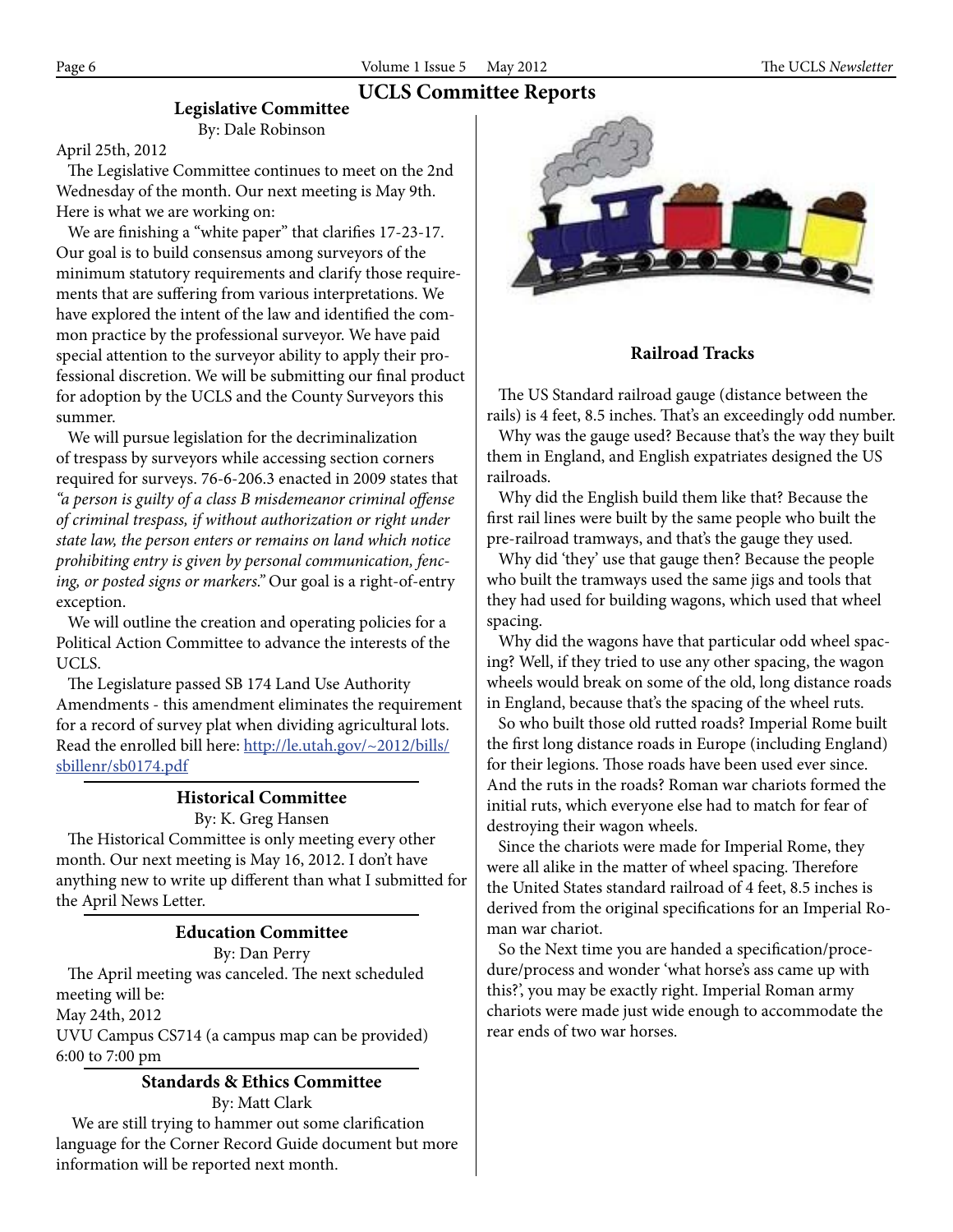# **UCLS Committee Reports Continued**

# **Publication Committee**

By: Keith Russell

Place: Ensign Engineering

45 West 1000 South Sandy, Utah

Attendees: Steve Keisel, Keith Russell, David Balling, Jerry Fletcher, John Halleck

1) Steve reviewed the past 2 year history of the publication committee, how the committee (of one) was function ing and what the goals and duties of the committee should be.

2) Steve discussed the current UCLS contract with News Link Group for publication of the Foresights. Steve noted the difficulty of selling advertising for an e-magazine but a printed magazine will sell advertising. The current contract is that UCLS gets the Foresights Magazine for free and News Link Group markets and sells advertising and keeps all revenue from those marketing efforts. No cost to UCLS for the magazine.

3) A discussion was had about the possibility of advertising in the Newsletter and the general conclusion was that there was no good way to generate income from the newsletter through advertising.

4) A budget for the year 2012 was decided upon based upon the request from the UCLS Executive Committee:

a. Publication cost at \$50 per page with a 10 page minimum equals \$500.00 per publication.

b. Monthly publications except for February and August when the Foresights Magazine is published.

c. A cash payment of up to \$25.00 was discussed for anyone contributing to the Newsletter.

d. An annual dinner/social for members of the committee was also discussed.

 i. Total Budget is \$5,000 for publication of the newsletter, \$1,000 for contributions to the newslet ter and \$250 for the committee dinner/social. Total budget \$6,250.

5) The Newsletter was broken down to sections and each committee member was assigned a section be responsible for. The information to be in each monthly newsletter is to be gathered by the committee member and delivered to Steve Keisel for layout and publication by the 25th day of the month.

i. Steve Keisel - Affiliate Reports

ii. Keith Russell - Committee Reports

iii. David Balling - UCLS Executive, West Fed, NSPS, and UCLS Chapter Reports

iv. John Hallack - Cover Page, "Who, What, Where" section and Personal Bio Section

v. Jerry Fletcher- Historical Section

 vi. \_\_\_\_\_\_\_\_\_- Articles from UCLS Members or republications from other magazines or newsletters 6) The next meeting was to be in approximately 3 months with the actual date to be determined in June.

 Thanks to Steve Keisel who has been heading up the publication committee of ONE for the past couple years. We now have additional committee members to help take some the burden of responsibility from Steve. The committee wants to encourage any member of the UCLS to submit articles, facts, pictures or bits of information for publication in the Newsletter. A gift certificate will be awarded to anyone published. You can submit your information to any of the following publication committee members.

| Steve Keisel | SKeisel@slco.org                           | Keith Russell keith@ensignutah.com        |                                                     |
|--------------|--------------------------------------------|-------------------------------------------|-----------------------------------------------------|
|              | Jerry Fletcher <u>if caddman@yahoo.com</u> |                                           | William H. Dearden PLS wdearden@wirelessbeehive.com |
|              | John Halleck <u>john.halleck@utah.edu</u>  | David Balling dkballing@msn.com           |                                                     |
| Jeff Searle  | jsearle@merid-eng.com                      | James Fisher <i>jfisher@merid-eng.com</i> |                                                     |

# **Did You Know?**

Baker's Dozen - If you buy a dozen loaves of bread, bakers usually throw one in for free, so baker's dozen means 13. They didn't do this out of the goodness of their heart: the practice came to be in the 13th century, when a medieval English law made it so a baker could be punished by chopping his hand off with an axe if he was found to be shortchanging a customer. Tossing in an extra loaf of bread seemed to be a prudent way of keeping one's hand.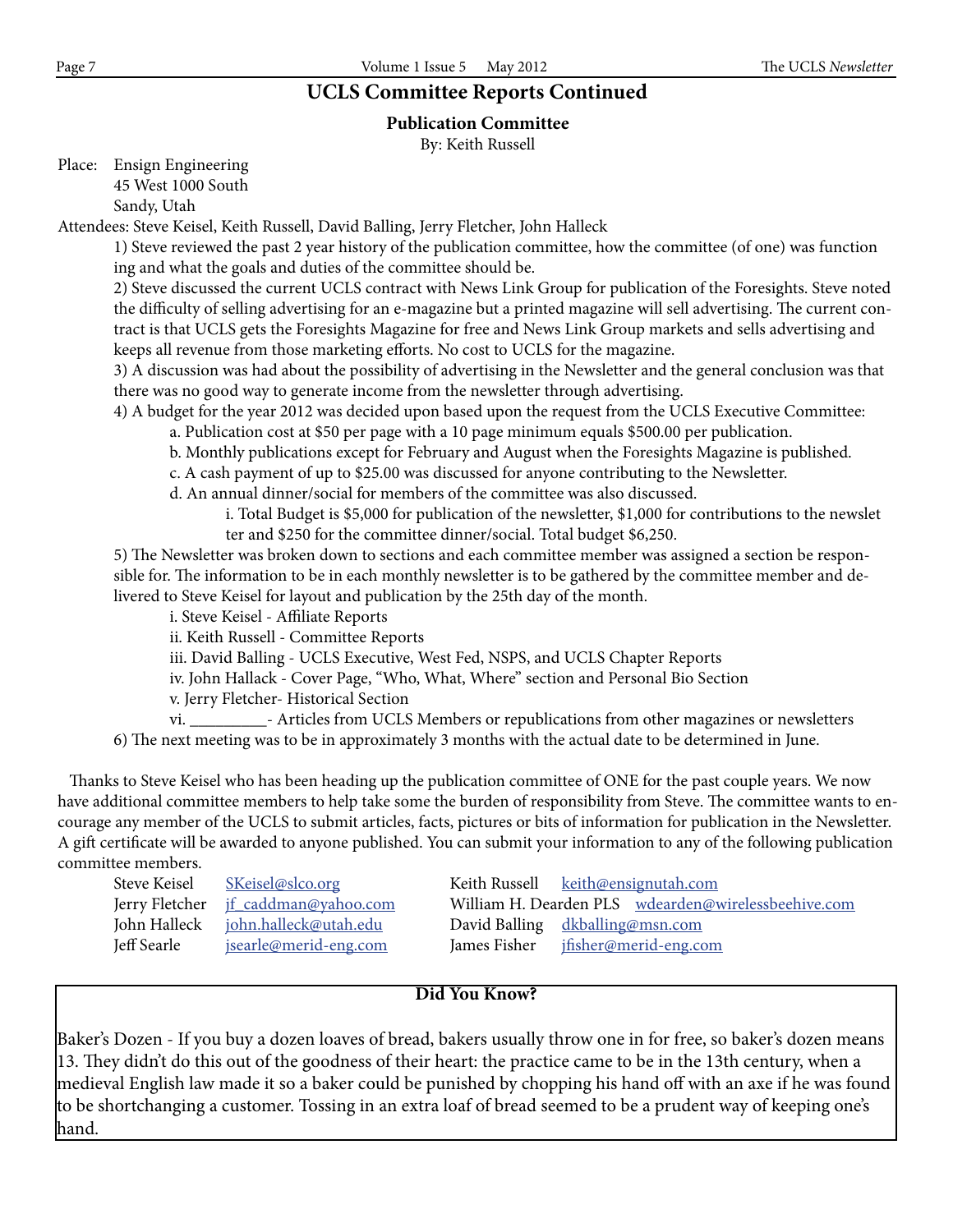# **Chapter Reports**

# **Color Country Chapter**

By: Scott Woolsey

 The Color Country Chapter had a luncheon meeting on March 28th where we discussed the needs of the local surveyors in updating the survey control and to protect the survey monuments.

 It was determined that we would form an HCN Ad Hoc committee to focus on what we can do to help in the process. Scott Bishop volunteered to be the leader of the committee. We asked for volunteers to be on the committee and we had a good mix of surveyors who asked to help.

Through email here is the initial scope of what the committee is going to do:

- 1. Brainstorm, gather throughts and concepts review. (completed/ongoing)
- 2. Meet and develop startegy/plan and determine if this is actually what we want to do. (April 17, 12:00...)

3. Present our strategy/plan to the entire Chapter, recieve feedback and direction. (Next chapter meeting - if we are prepared)

4. Proceed as directed by our chapter officers.

 After a few weeks of getting their ideas together and determining a day to meet and put in place a plan, the committee got together and discussed what possible thing could be done. The Committee is in the process of finalizing their report to the chapter.

Thank you Scott Bishop for keeping the committee functioning and on task.

 The Chapter is in the process of doing a follow up luncheon meeting to discuss the findings of the committee on the Horizontal Control problem and will also be putting togther a luncheon on updating the platting and application process with St. George City.

# **Timpanogos Chapter**

By: Dennis Carlisle

 The Timp Chapter held their first luncheon on March 29th. We had a good attendance while enjoyying a presentation on aerial mapping and photography from Brad Marz of Aerographics. It was interesting to learn about the most recent advences and available technologies in that industry. Our next chapter luncheon will be held on Thursday, May 17th in Orem. Our guest speaker will be Sean Fernandez, State Cadastral Surveyor. We invite all to attend as we learn more about the The Utah Reference Network (TURN) GPS. We are planning a Summer Social for all chapter members and their families sometime in August. More details to come.

# **Golden Spike Chapter**

By: David Balling

 On April 19 Debbie Richards, the assistant city engineer of Layton City discussed and answer questions in her city. That meeting was held at the Golden Corral in Layton. I think that the biggest issue is the fact that she said Layton is no longer requiring monuments for the subdivision. This caused a big stir. I believe we convinced her to change that and we suggested that they have then verified also. A lot of logistical questions we answered about plats in Layton.

 On May 17 our chapter meeting will be held at **2:00** at Robintino's (1385 S 500 W). Paul Rowland and the Bountiful City Engineering Department will address us. This should be very entertaining.

On June 19 we will entertain Essy Rahimzadgan and UDOT workings Northern Utah.

Please come and learn with us, socialize with great people, and leave with a good feeling in your stomach.

# **Book Cliffs Chapter**

No Report Submitted

# **Salt Lake Chapter**

No Report Submitted

# **Did You Know?**

Blink - Oh, every few decades somebody proposed that instead of using 24 pesky hours, why not divide the day into units of 10. Basically 1 day is divided into 10 hours, each hour into 100 minutes, and each minute into 100 metric seconds or blinks. A blink works out be 0.864 second, which ironically is twice the time it takes for you to blink your eye.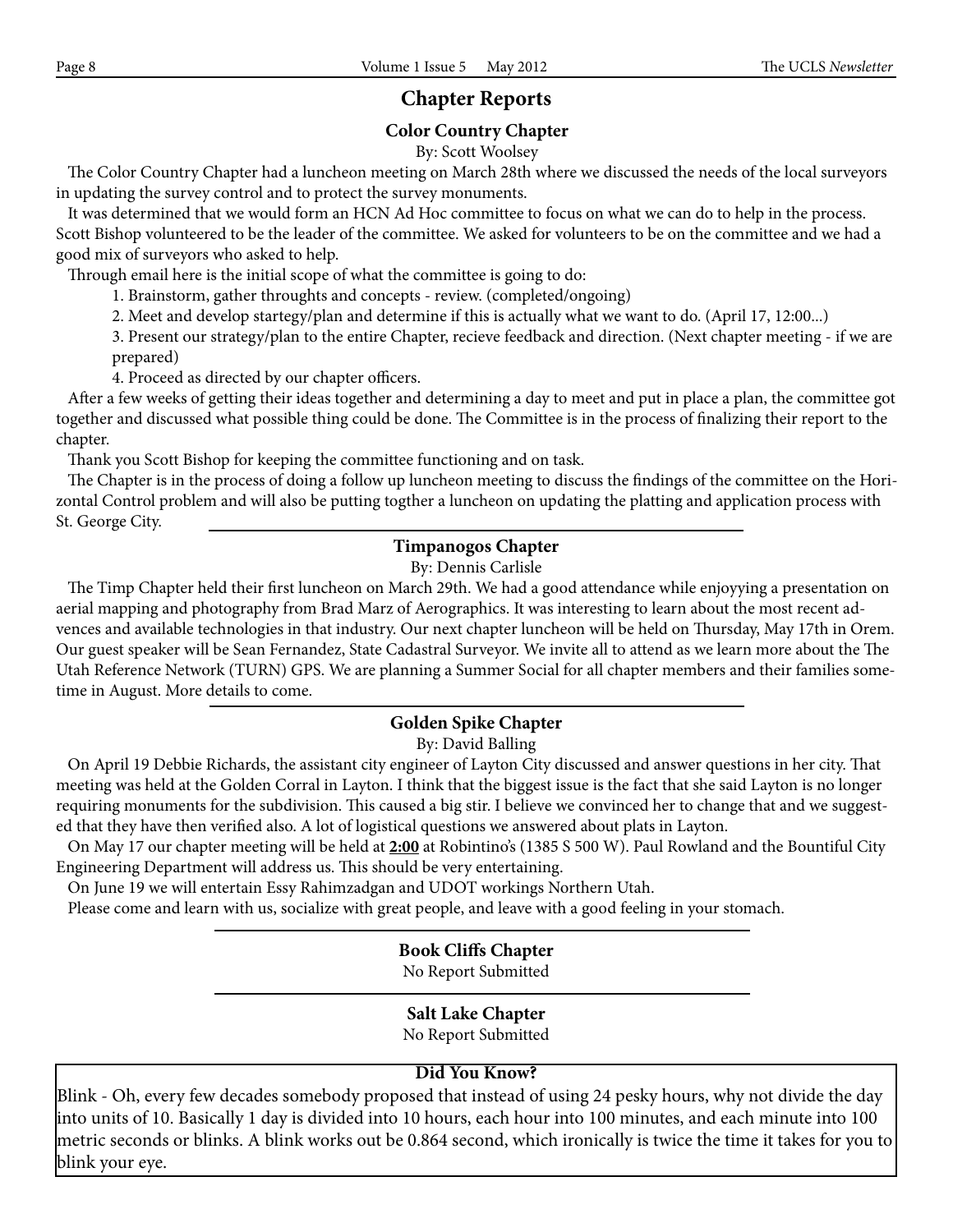# **Brigham Young - Condominium Conveyance Submitted by Matt Clark**

This Indenture, made this the day of January, in the year one Thousand Eight thundred and fifty two between Brigham young, as Trustee in thust for the Church of Jesus Shrist of Latterday James, of Great Salt Lake bounty in the Territory of Retal, of the first part, and the Servetory of Netah which contracts by Edura D. Wooly, their agent duly appointed and outhorized for that purpose by the Governor and Legislative assembly of Said Serutory, of the second part.

-Wilnesseth, That the said party of the first part, for and in consideration of the Sume of Eighteen Thousand Five Hunder Sollars, lawful money of the Minited States, to him in hand paid before the delivery hereof, hoth bargaines and Sold, and by these Presents doth grant and convey to the said party of the second part, and their assigns, for the use of said Territory, the following described preinises, to wit:

The large Hall, and the north East and Morth wast square Rooms in the basement story, also the north East square Room in the upper story of that large building known as the bouncil blouse, and ditricted on the morth bast borner of Lot number eight (8) in block number Seventy-six (76) of Great Salt Lake bity, in the county and Elevitory aforesaid.

and the said party of the first part, doth hereby coveriant and agree with the said party of the second part, that at the time of the delivery hereof, the said party of the first part, as Irustee in Samt for the blunch of seen blunt of Latterday Saints is the lawful owner of the premises above granted, and that he will warrant and defend the same in the quiet and peacable popoession of the said. party of the second part and their assigns.

In witness where of, I have hereunto set my Hand and Leal this 14th day of January a. s. one Thousand Eight Hurians and fifty two

Elecritory of Artak  $JJJ$ Great Salt Lake County

Brigham Young

Ocrossonaly appraved before the undersigned Notary public in and for Said bounty and Territory, Brigham young who I know to be the person who made and executed the above and or Conveyance and acknowledged that he had made and performed the Same for the uses and purposes therein specified. . In lectionary whereof shave herewise Set any hand and affixed

him witning seal of affice at Great Salt Salte bity this 14" day of farming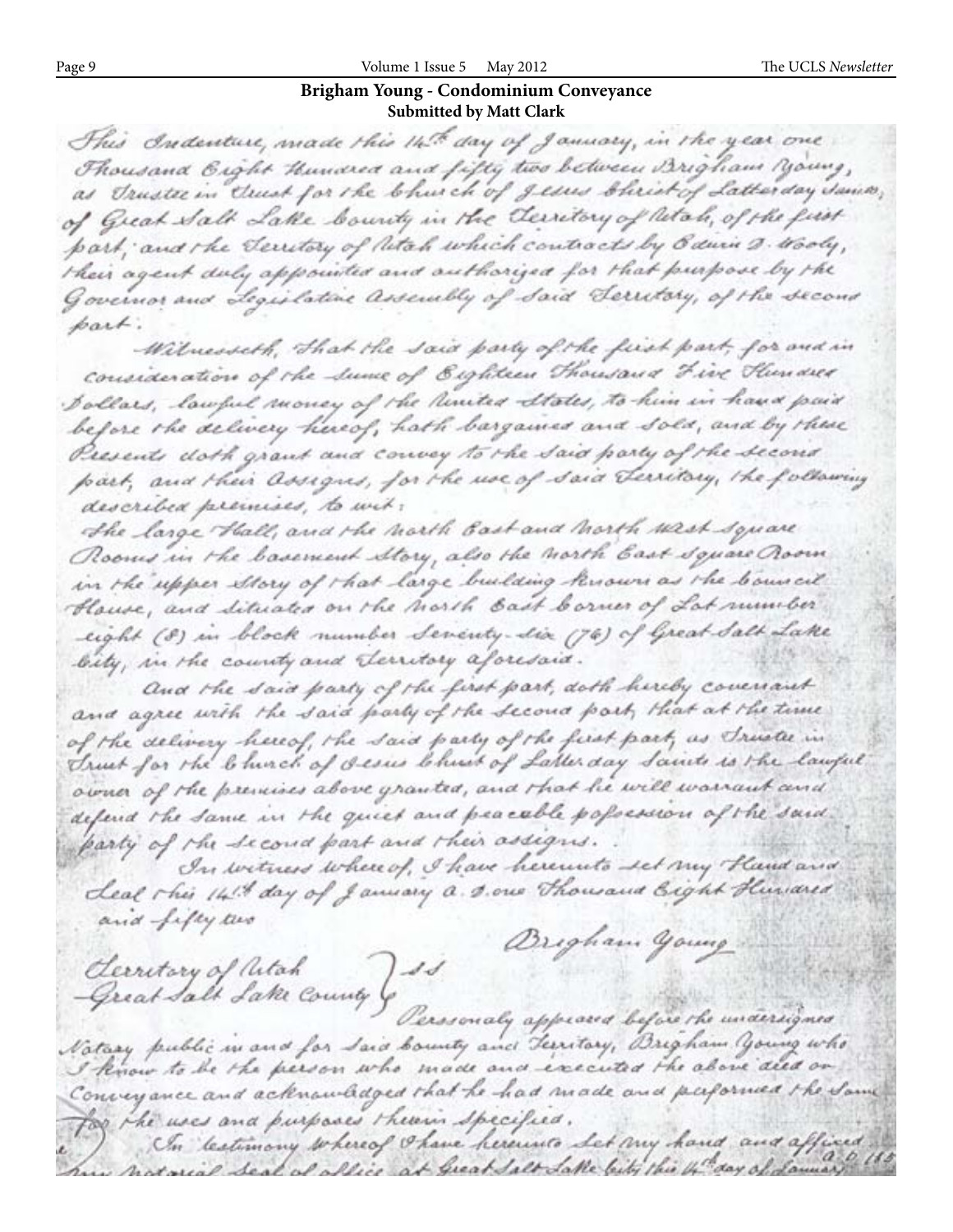# **ACCESSING AND UTILIZING THE UCLS HISTORICAL DIGITAL REPOSITORY**

The Historical Committee has set up a digital repository of historical data which can be accessed by going to the Mountain West Digital Library Website at http://www.mwdl.org/



then scrolling down the Browse by Partner list to Utah Council of Land Surveyors, which brings up our partner page. From there you can click the Browse all records link or type in a search term to search for a particular record.

Currently the library has interesting information and photos for some of the key monuments located in and around Utah, such as the Great Salt Lake Base and Meridian monument, the Utah-Wyoming corner monument, the Initial Point on the Utah-Nevada border, and the Four Corners Monument.

The Historical Committee plans on having all of the UCLS Calendars placed in the repository. If you have information that you think would be useful to others and should be placed in the library



Submitted by: William Brown, PLS

please send to the UCLS Historical Committee Chair Greg Hansen (gregh@haies.net) or Dan Perry (perrydl@uvu.edu)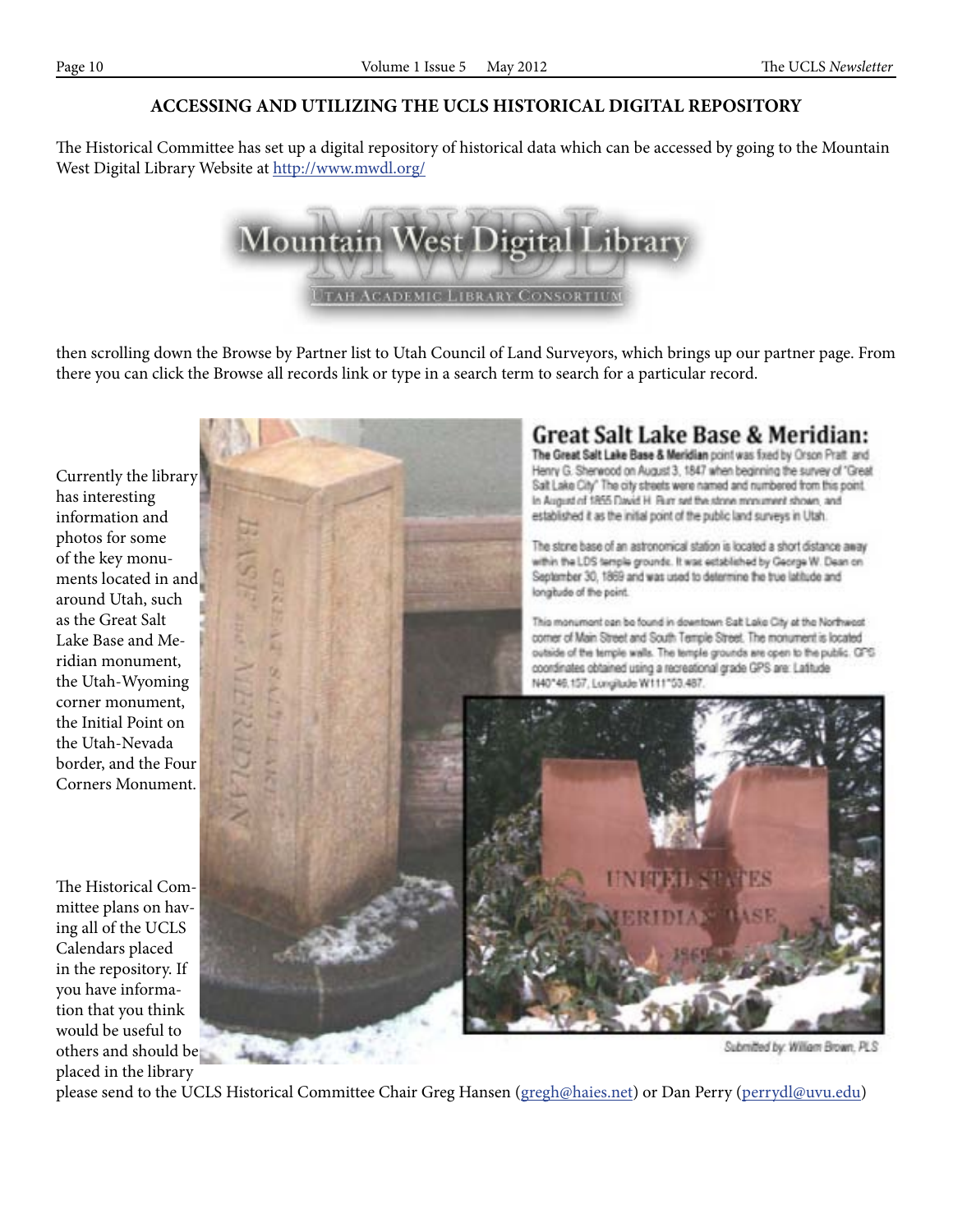#### **National Society of Professional Surveyors**

6 Montgomery Village Avenue, Suite 403, Gaithersburg, MD 20879

Phone: 240-632-8950 \* Fax: 240-632-1321

www.nspsmo.org

#### **A member organization of the American Congress on Surveying and Mapping**

#### **Plan of Merger Approved by ACSM MOs**

 On March 21, 2012 the members of ACSM (its three Member Organizations -AAGS, GLIS, and NSPS) unanimously approved the Plan of Merger proposed for the corporate entities of NSPS and ACSM. The Plan of Merger can be viewed from the NSPS website (www.nsps.mo.org) or the ACSM website (www.acsm.net).

Considering that NSPS is the other party involved, NSPS must have its membership also approve the Plan of Merger.

#### **Brief Summary of the Issue:**

 During the time since its motion in April 2010 to withdraw as a Member Organization (MO) of ACSM, NSPS (the largest of the MOs, with approximately 93% of the cumulative membership) has been working with the two other ACSM MOs (AAGS and GLIS) to reorganize our national organization into a single entity that represents the interests of the entire profession of surveying in its broadest definition, to include all of the various practice activities, and practitioners.

 As a result of the negotiations, the plan that emerged was to merge the ACSM corporate identity in Washington, DC into the NSPS corporate identity in Maryland. The attorneys who were hired to assist in developing the Plan of Merger suggested this arrangement because their opinion is that being a non-profit in Maryland is a better situation than in Washington, DC. The surveying entity resulting from the merger will be NSPS, with rights to all ACSM assets and liabilities being transferred to NSPS. Whether or not a new name is chosen is yet to be determined at a later date.

 Neither AAGS nor GLIS will be a part of the merger at this point. AAGS has expressed an interest in having an affiliation with the soon-to-be merged entity, along with developing a Memorandum of Understanding (MOU) for services to be provided. AAGS is still considering a merger with NSPS later on. GLIS has not expressed such interest at this point. AAGS also is willing to pay for its continued participation in the organization's activities with ABET and FIG.

 Among the major reasons the merger option was selected is to preserve the role in ABET that is currently played by ACSM as the Lead Society of the evaluation of surveying/geomatics, etc. degree programs. ABET has indicated that in a merger situation, notification of a name change is sufficient to maintain Lead Society status. If the merger does not occur, and NSPS withdraws from ACSM, the situation for maintaining Lead Society status in ABET would be difficult bind ACSM would likely cease to exist in any form (due to the fact that over 90% of individual members would have gone with NSPS), or at least ACSM would have difficulty paying ABET membership dues, and fees associated with being the Lead Society. In any case, without the merger, NSPS would need to become a member society of ABET and seek to replace ACSM as Lead Society, very likely in competition with other ABET member societies.

FIG membership can also be preserved through notification of a name change.

 **If you have questions about the this issue, please contact NSPS/ACSM Executive Director Curt Sumner at curtis. sumner@acsm.net, or 240-632-9716, ext. 106**

# **Did You Know?**

Scoville - Named after its creator, chemist Wilbur Scoville, this unit measures the hotness of a chili pepper. A Scoville is the dilution factor of a solution of chili pepper extract until the "heat" (the amount of the chemical capsaicin) is no longer detectable to tasters.

A bell pepper has a Scoville rating of 0, whereas a habanero has a rating of 200,000 (meaning a solution of habanero extract needs to be diluted 1:200,000 before the heat goes away). The hottest pepper in the world is the Naga Jolokia, with 1.05 million Scoville. A pepper spray is rated between 2 and 5.3 million Scoville.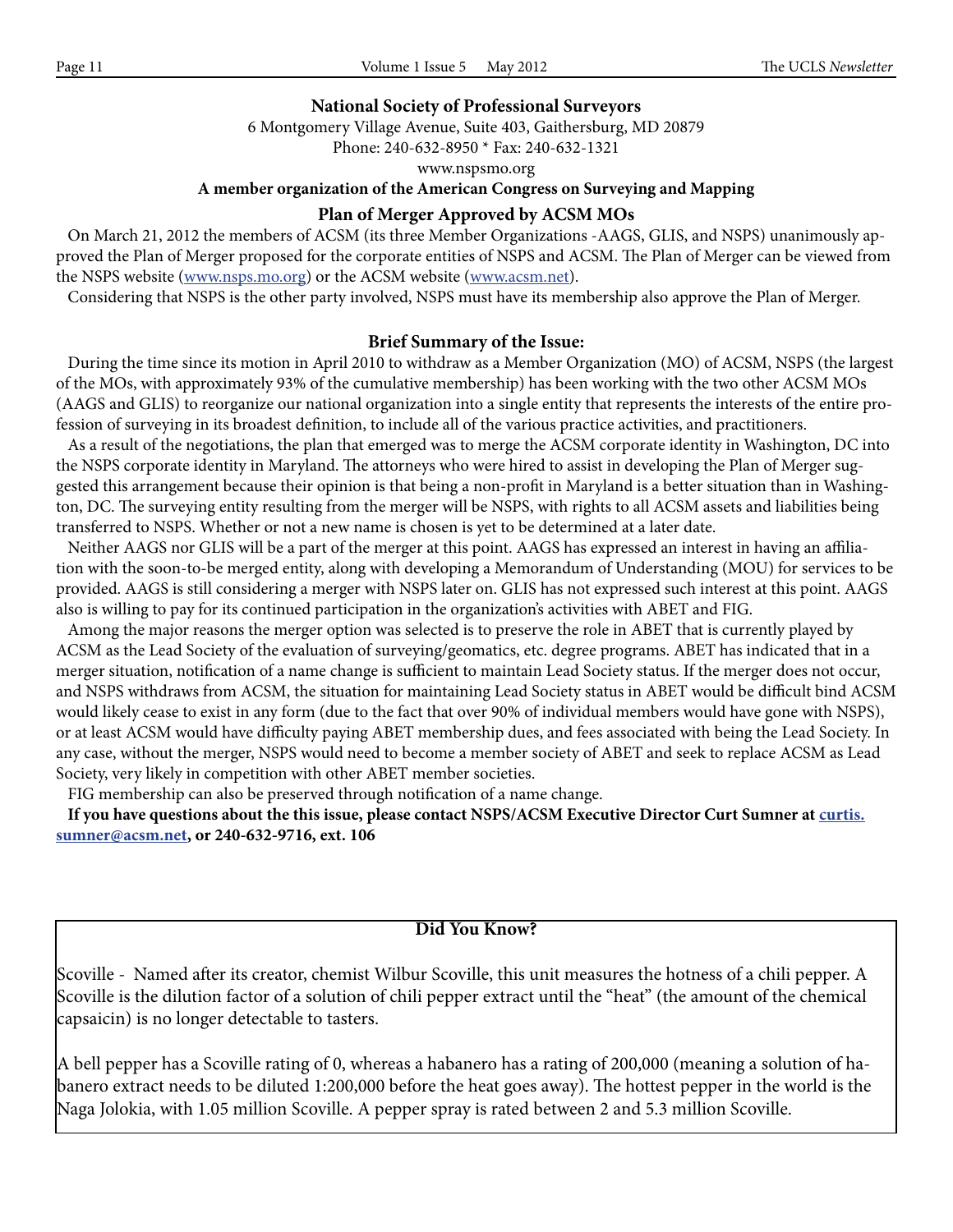## **Agenda**

# **PROFESSIONAL ENGINEERS AND PROFESSIONAL LAND SURVEYORS LICENSING BOARD MEETING AND RULE HEARING May 16, 2012, 9:00 A.M. - 12:30 P.M.**

# **Room 474 - 4th Floor**

Heber M. Wells Building

160 E. 300 S. Salt Lake City, Utah

*This agenda is subject to change up to 24 hours prior to the meeting.*

# **9:00 - 9:15 Rule Hearing - PE/PLS Licensing Act Rule, R156-22**

# **ADMINISTRATIVE BUSINESS:**

- 1. Call meeting to order
- 2. Sign travel reimbursement
- 3. Review and approve minutes dated March 21, 2012
- 4. Compliance report
- 5. Preliminary review of discussion items

# **APPOINTMENTS:**

9:45 A.M. - R. Craig Brown, probation interview

10:00 A.M.- Clayton McFall, probation interview

10:20 A.M. - Paul Barr, applicant for PE license

10:40 A.M. - Ramesh Goel, future applicant for PE license

11:00 A.M. - Khalid Ibrahim, future applicant for PE license

# **DISCUSSION ITEMS:** 11:30 A.M. - 12:30 P.M.

- 1. Communication of licensure information to engineering students at Utah schools
- 2. Continued discussion regarding proposal to amend seal requirements in R156-22-601
- 3. Identification of Board members to attend NCEES Annual Meeting August 22-25, 2012
- 4. Question regarding requirement for length of retention of sealed documents.
- 5. Update regarding 3 upcoming Board vacancies (land surveyor, electrical engineer, structural engineer)

## **2012 Board meetings have been tentatively scheduled:**

July 18, September 19, November 21

## **NEXT SCHEDULED MEETING:**

## July 18, 2012

**Note:** In compliance with the Americans with Disabilities Act, individuals needing special accommodations (including auxiliary communicative aids and services) during this meeting should notify, Dave Taylor, ADA Coordinator, at least three working days prior to the meeting. Division of Occupational & Professional Licensing, 160 East 300 South, Salt Lake City, Utah 84115, 801-530-6628 or toll- free in Utah only 866-275-3675.

## **Note: Minutes to this meeting may be found on the DOPL Website**

# **Did You Know?**

Big Mac Index - a measure of exchange rates (actually purchasing power parity) between two currencies. It was defined by Economist's editor Pam Woodall to measure whether a currency is under - or overvalued. She used a Big Mac because the burger is produced in about 120 countries.

The easiest way to explain this is by an example: say you want to know whether the exchange rate between the dollar and the British pound, say \$2= £1, is fair. You take the price of a Big Mac in the US (\$3.57) and in Britain (£2.29). The idea is the price of a Big Mac should be equal in both countries, relative to their currencies - the implied purchasing power parity is 3.57/2.29=1.56. But the exchange rate is 2/1 - so this means that the pound is overvalued against the dollar by 28% (2 divided by 1.56).